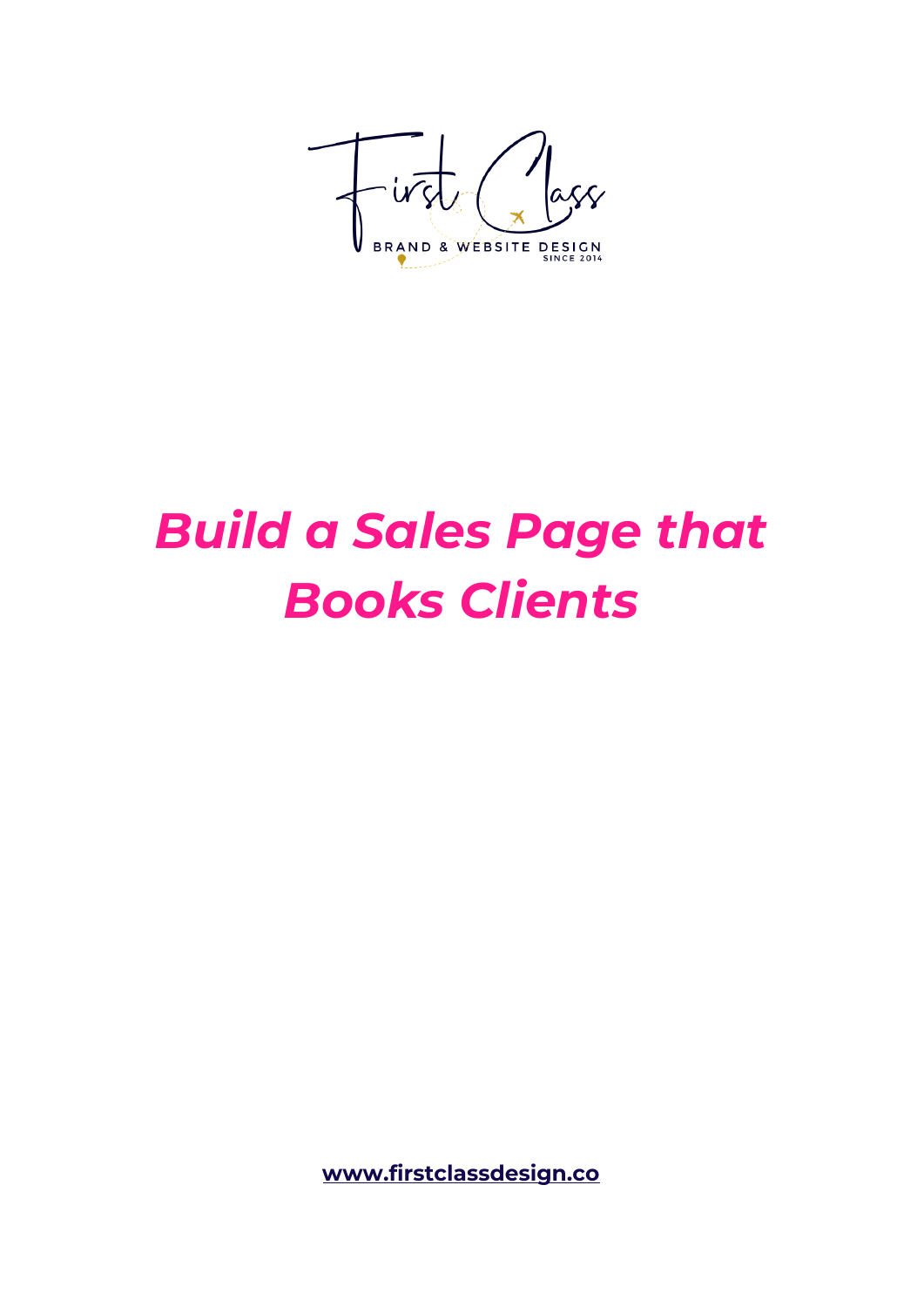# Section #1: Opening Headline

The Opening Headline has 3 main goals:

- 1. Grab the attention of the \*right\* people
- 2. Get them to keep reading
- 3. Spark curiosity

*"<Achieve most desirable outcome in a specific time frame> WITHOUT <their biggest pain point>"*

# Section #2: Paint the Problem

This section is where we want to point out our ideal customer's biggest problem and pain points. You want to call out their frustration and then dig into why this is holding them back and/or hurting them.

*"There are <#> huge mistakes I see when people try to <your offer's topic>"*

# Section #3: Look Into the Future

You want to show them what their life/business/situation *could* look like after working with you.

*Can you imagine how it would feel to <outcome they desire>? How would your <life/business/etc> be different if you could: Imagine being able to <outcome they desire> without <their biggest pain point>*

# Section #4: Introduce Your Offer

It's time for the big unveil. In this section, you're going to introduce your offer and share the core result your offer creates for your ideal customers.

# Section #5: Offer Differentiator

In this section, you're going to share what makes your offer different from every other offer similar to yours.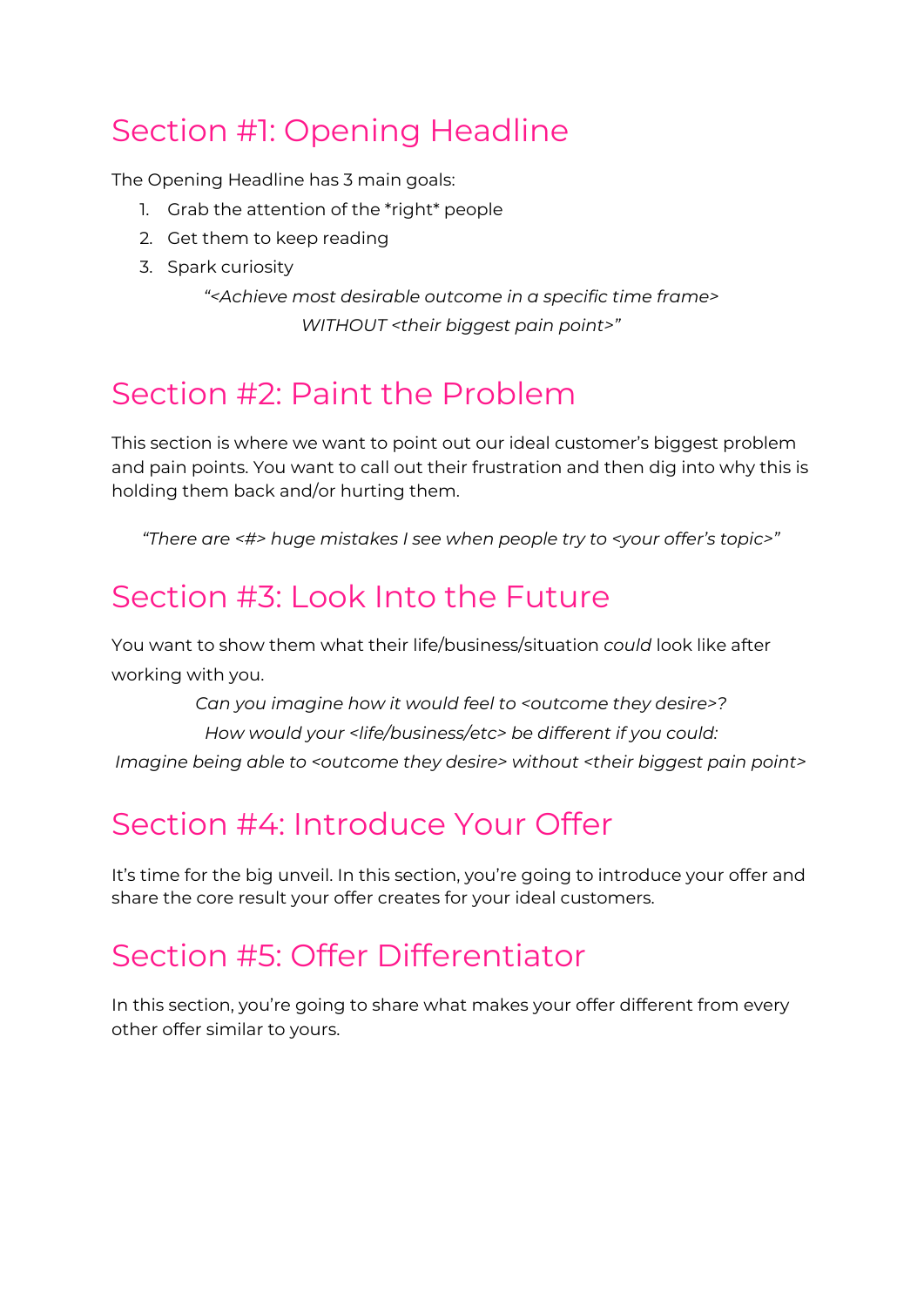## Section #6: The Results

In this section, you're going to share the specific results your customer will see because of your offer. What will they be able to do, learn or achieve in order to help them reach their desired solution?

## Section #7: The Benefits (+features)

\*In my video I think I traded these two words my apologies! In this section, you're going to break down what's included inside your offer.

#### Section #8: The Investment

Now it's time to show them what the price will be - or payment plan options. If you only have one pricing option, then a simple 1 column grid will be perfect. Tell them what's included and how much it is. If you have more than one pricing option, format it into an easy-to-compare grid.

## Section #9: The Guarantee

The guarantee section is so important to put your reader's minds at rest. I like to include my guarantee right under the first pricing section so readers see it right away when they are weighing the investment in their heads. \*Not always necessary but sometimes good to have.

# Section #10: Hi! I'm \_\_\_\_\_\_\_

Show them your beautiful face! This is where you spill the beans on all things you and why you're qualified to teach them! Tell them about your background, your experience, and why you created this program.

# Section #11: Is This For You?

The "Is This For You?" section is all about helping your reader decide whether or not your course is a good fit for them or not. The best approach to this section is to come from a genuine place of caring for their time and money and helping them make the best decision for them. This is not about trying to convince them, it's about helping them make an empowered decision to work with you.